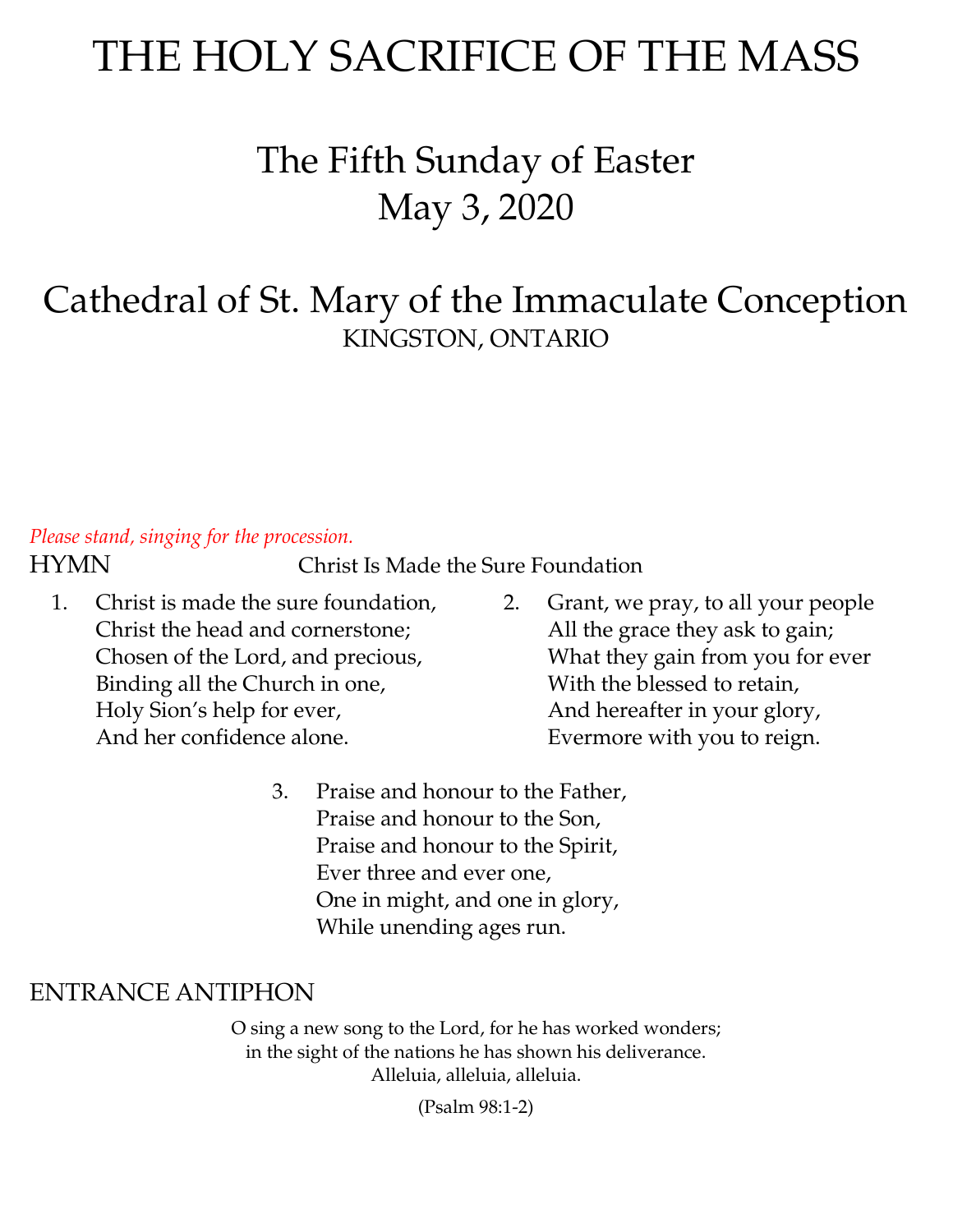# **E** Introductory Rites &

### **GREETING**

CELEBRANT: In the name of the Father,  $\mathbf{\Psi}$  and of the Son, and of the Holy Spirit. **ALL: Amen.**

CELEBRANT: The Lord be with you.

**ALL: And with your spirit.**

### PENITENTIAL ACT

CELEBRANT: Let us acknowledge our sins, and so prepare ourselves to celebrate the sacred mysteries.

**ALL:** I confess to almighty God and to you my brothers and sisters, that I have greatly sinned, in my thoughts and in my words, in what I have done and in what I have failed to do,

### *(striking their breast)*

through my fault, through my fault, through my most grievous fault;

therefore I ask blessed Mary ever-Virgin, all the Angels and Saints, and you, my brothers and sisters, to pray for me to the Lord our God.

CELEBRANT: May almighty God have mercy on us, forgive us our sins, and bring us to everlasting life.

**ALL: Amen.**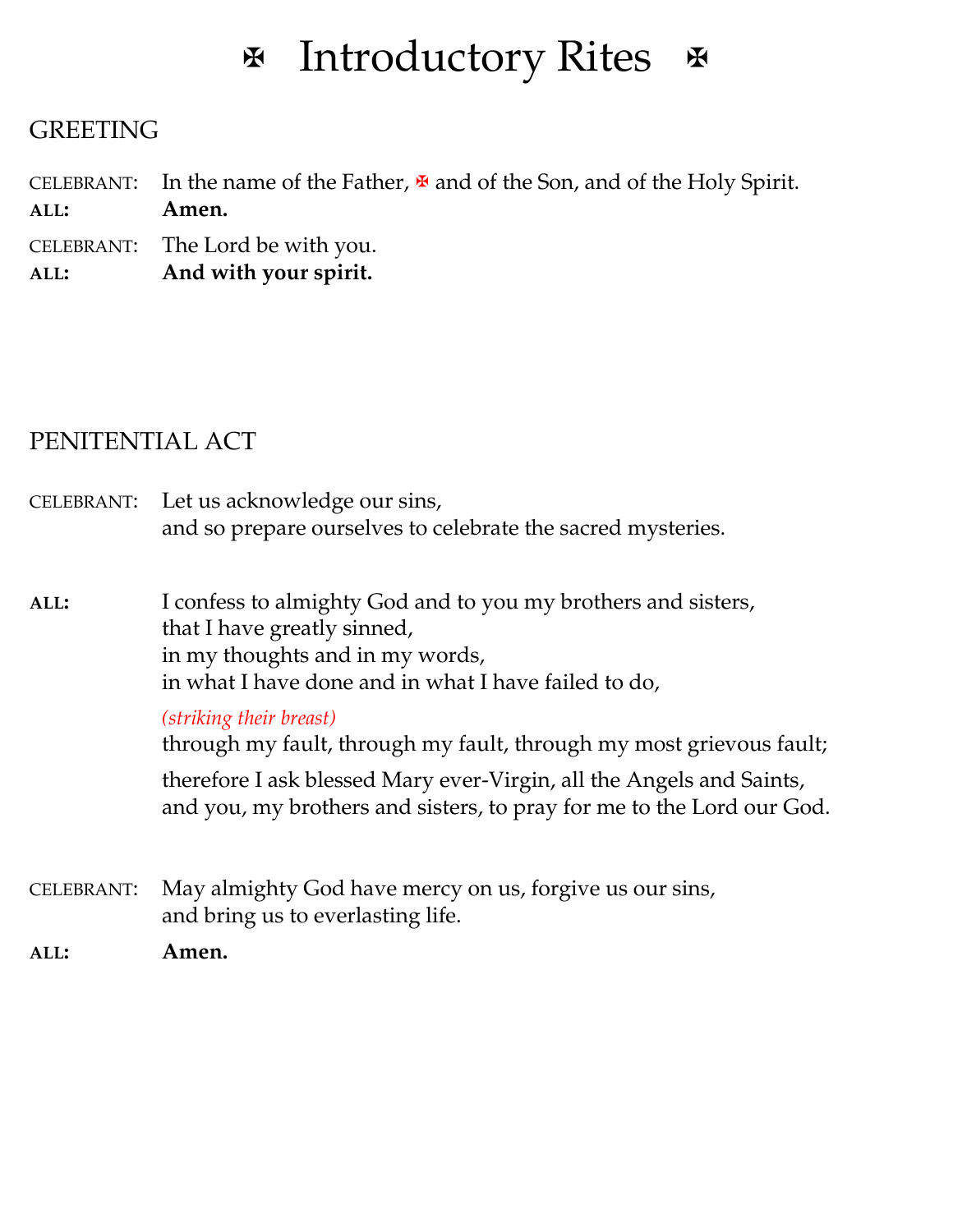### *(each invocation intoned by cantor, all repeat)*





### OPENING PRAYER

### **ALL RESPOND: Amen.**

*Please be seated.*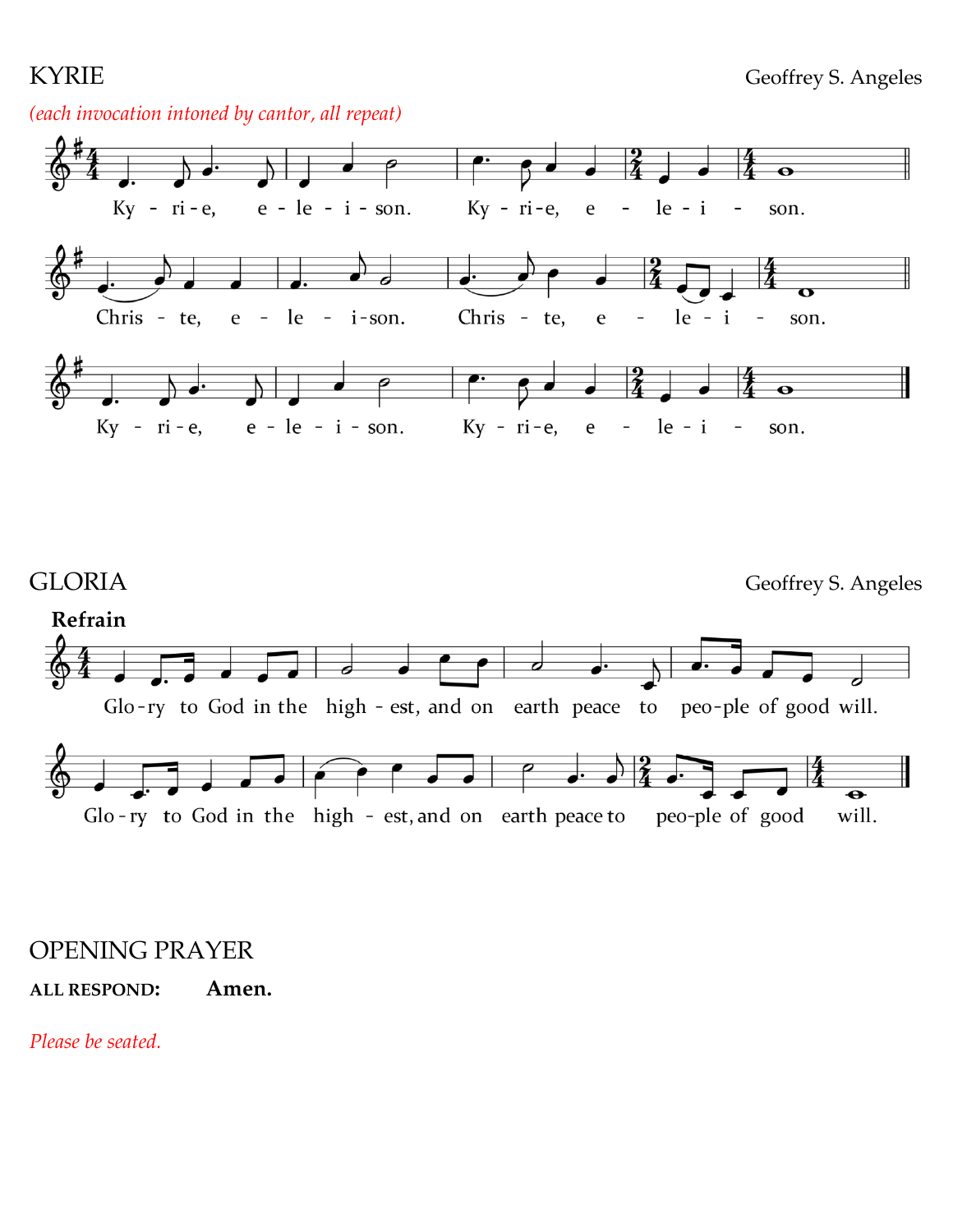# $\mathbb F$  The Liturgy of the Word  $\mathbb F$

READING I *Acts 6:1-7* LECTOR: The Word of the Lord. **ALL: Thanks be to God.**

RESPONSORIAL PSALM *Psalm 33:1-2, 4-5, 18-19* Larry Folk



### READING II *I Peter 2:4-9*

#### *Please stand.*

GOSPEL ACCLAMATION Fintan O'Carroll and Christopher Walker



I am the way, the truth and the life, says the Lord; no one comes to the Father except through me.

(John 14:6)

THE HOLY GOSPEL *John 14:1-12*

| DEACON OR CELEBRANT: The Lord be with you. |                                                                        |
|--------------------------------------------|------------------------------------------------------------------------|
| ALL:                                       | And with your spirit.                                                  |
|                                            | DEACON OR CELEBRANT: A reading from the holy Gospel according to John. |
| ALL:                                       | Glory to you, O Lord.                                                  |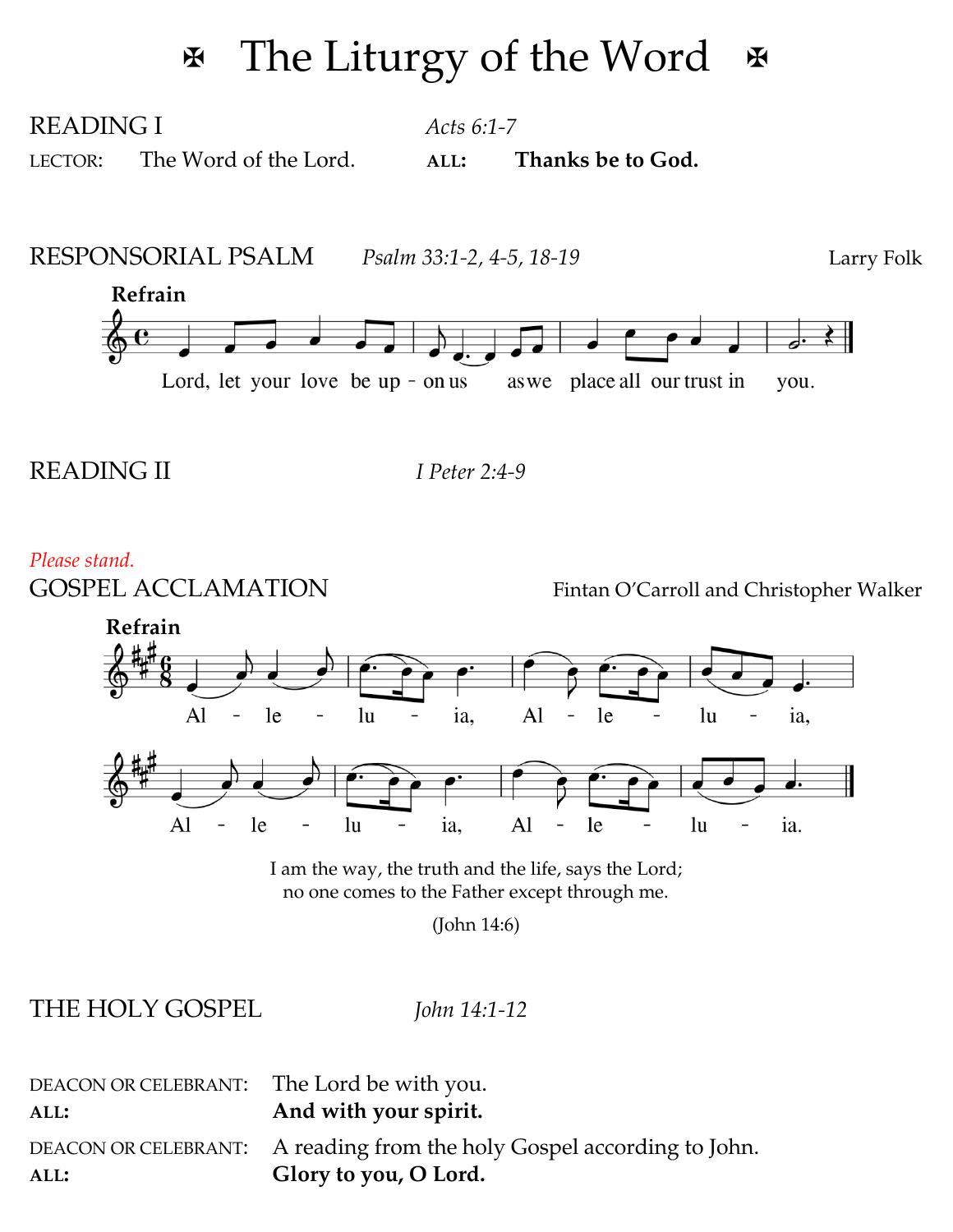### *Following the Gospel:*

DEACON OR CELEBRANT: The Gospel of the Lord. **ALL: Praise to you, Lord Jesus Christ.**

# *Please be seated.*

HOMILY Father Shawn J. Hughes Rector, St. Mary's Cathedral

### *Please stand.* NICENE CREED

I believe in one God, the Father almighty, maker of heaven and earth, of all things visible and invisible.

I believe in one Lord Jesus Christ, the Only Begotten Son of God, born of the Father before all ages, God from God, Light from Light, true God from true God, begotten, not made, consubstantial with the Father; through him all things were made. For us men and for our salvation he came down from heaven *(All bow)*

and by the Holy Spirit was incarnate of the Virgin Mary, and became man.

For our sake he was crucified under Pontius Pilate, he suffered death and was buried, and rose again on the third day in accordance with the Scriptures. He ascended into heaven and is seated at the right hand of the Father. He will come again in glory to judge the living and the dead, and his kingdom will have no end.

I believe in the Holy Spirit, the Lord, the giver of life, who proceeds from the Father and the Son, who with the Father and the Son is adored and glorified, who has spoken through the prophets.

I believe in one, holy, catholic, and apostolic Church. I confess one Baptism for the forgiveness of sins, and I look forward to the resurrection of the dead, and the life of the world to come. Amen.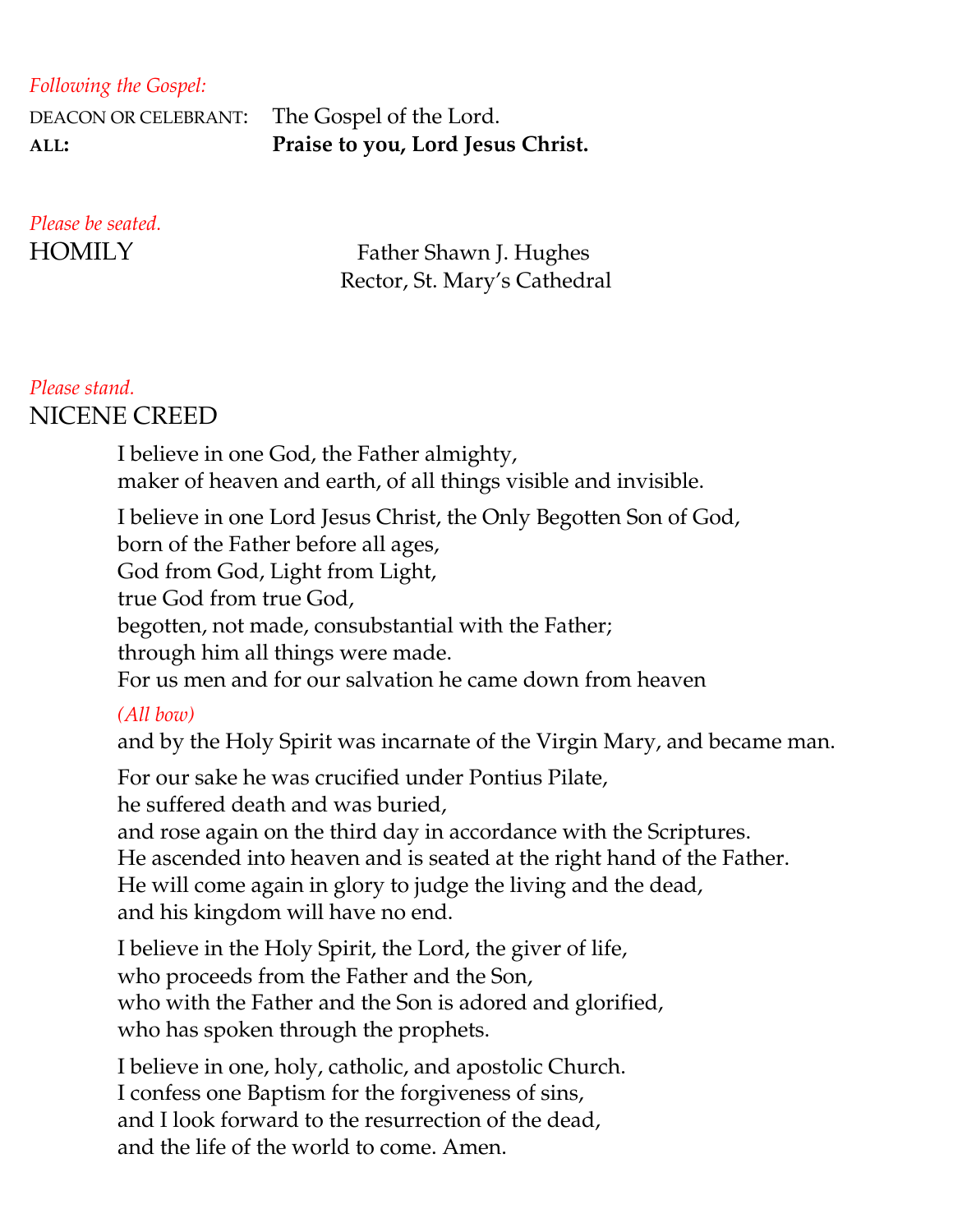### GENERAL INTERCESSIONS

**ALL RESPOND:**



# **Ex** Liturgy of the Eucharist &

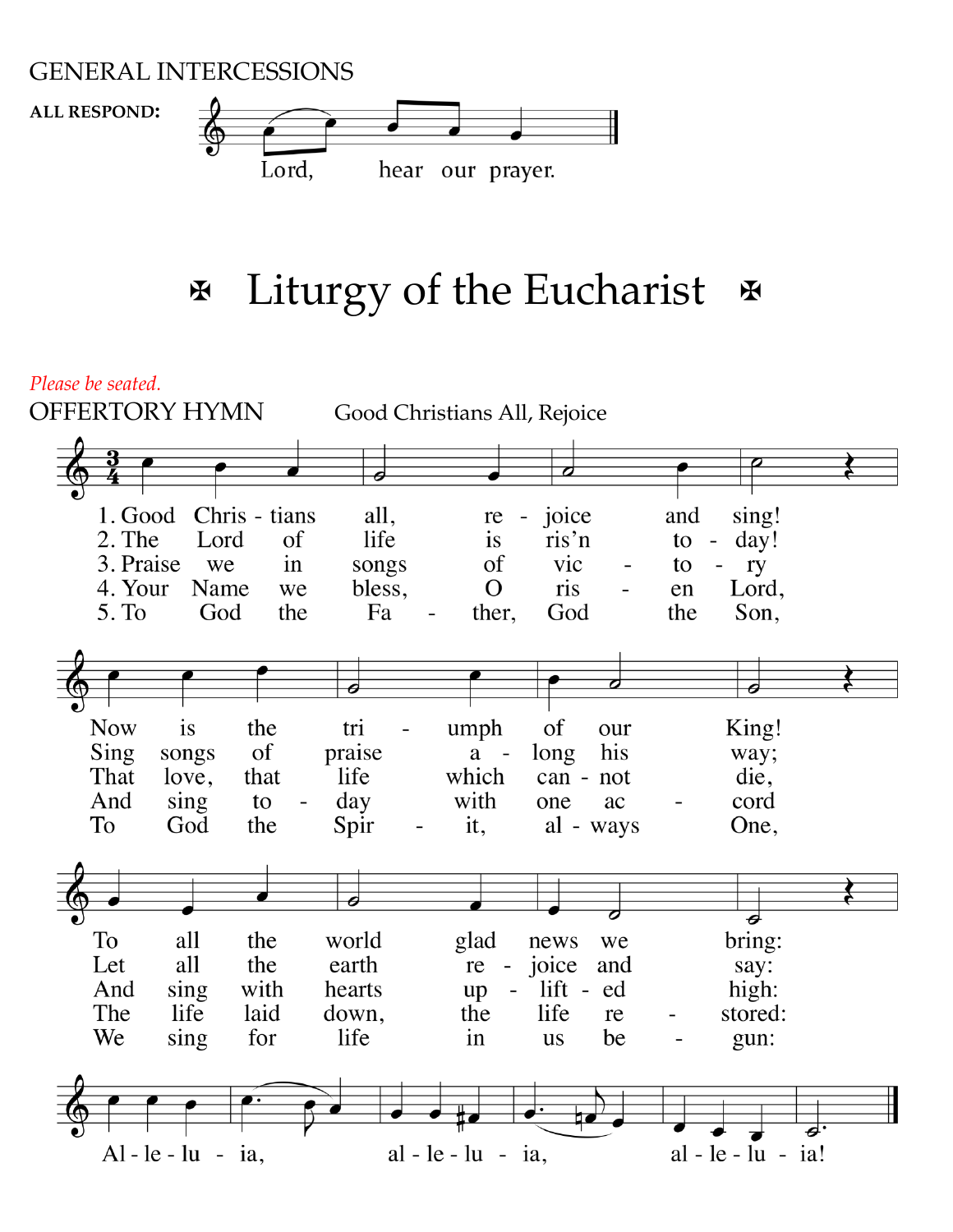*Please stand.*

CELEBRANT: Pray, my brothers and sisters, that my sacrifice and yours may be acceptable to God, the almighty Father.

**ALL: May the Lord accept the sacrifice at your hands for the praise and glory of his name, for our good and the good of all his holy Church.**

## PREFACE DIALOGUE



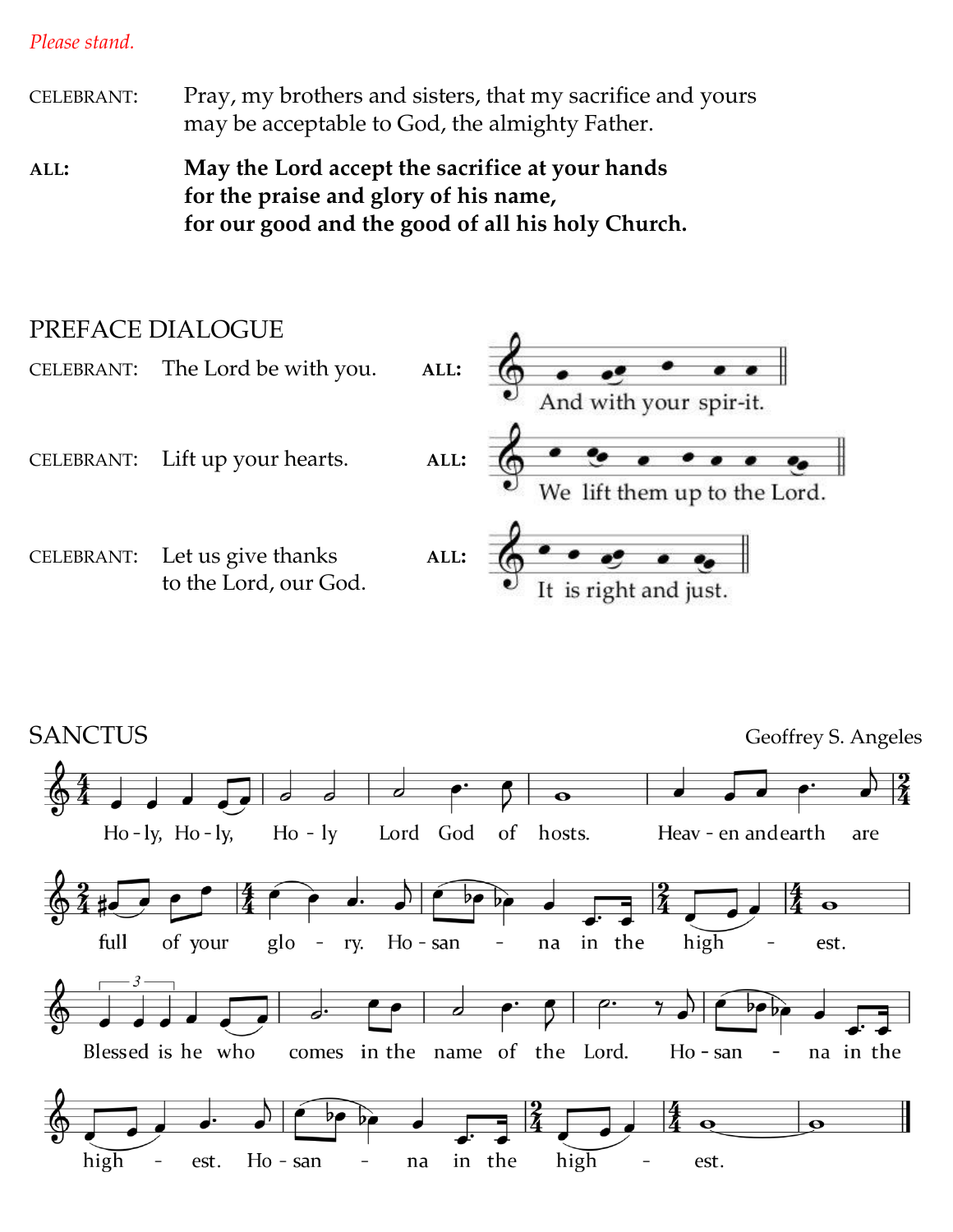### **EUCHARISTIC PRAYER I (Roman Canon)**



### *Please stand.* THE LORD'S PRAYER

**ALL: Our Father, who art in heaven, hallowed be thy name; thy kingdom come; thy will be done on earth as it is in heaven. Give us this day our daily bread; and forgive us our trespasses as we forgive those who trespass against us; and lead us not into temptation, but deliver us from evil.**  CELEBRANT: Deliver us, Lord, we pray, from every evil, graciously grant peace in our days, that, by the help of your mercy, we may always be free from sin and safe from all distress, as we await the blessed hope and the coming of our Saviour, Jesus Christ. **ALL: For the kingdom, the power and the glory are yours, now and forever.**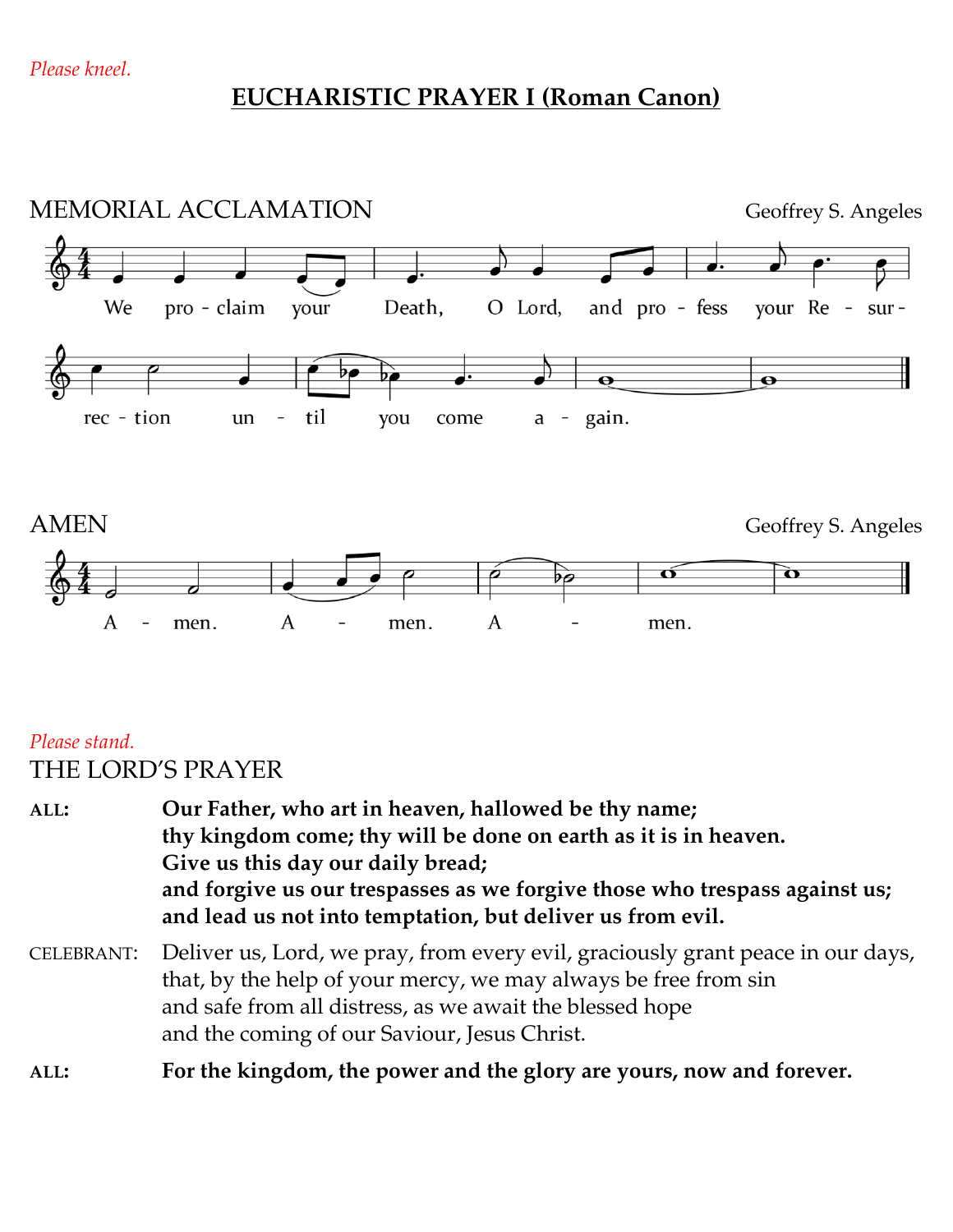

*Please kneel.*

- CELEBRANT: Behold the Lamb of God; behold him who takes away the sins of the world. Blessed are those called to the supper of the Lamb.
- **ALL: Lord, I am not worthy that you should enter under my roof, but only say the word and my soul shall be healed.**

### **DISTRIBUTION OF HOLY COMMUNION**

### COMMUNION ANTIPHON

Have I been with you so long, and yet you do not know me? Philip, he who sees me sees the Father. Do you not believe that I am in the Father, and the Father in me? Alleluia, alleluia.

(John 14:9)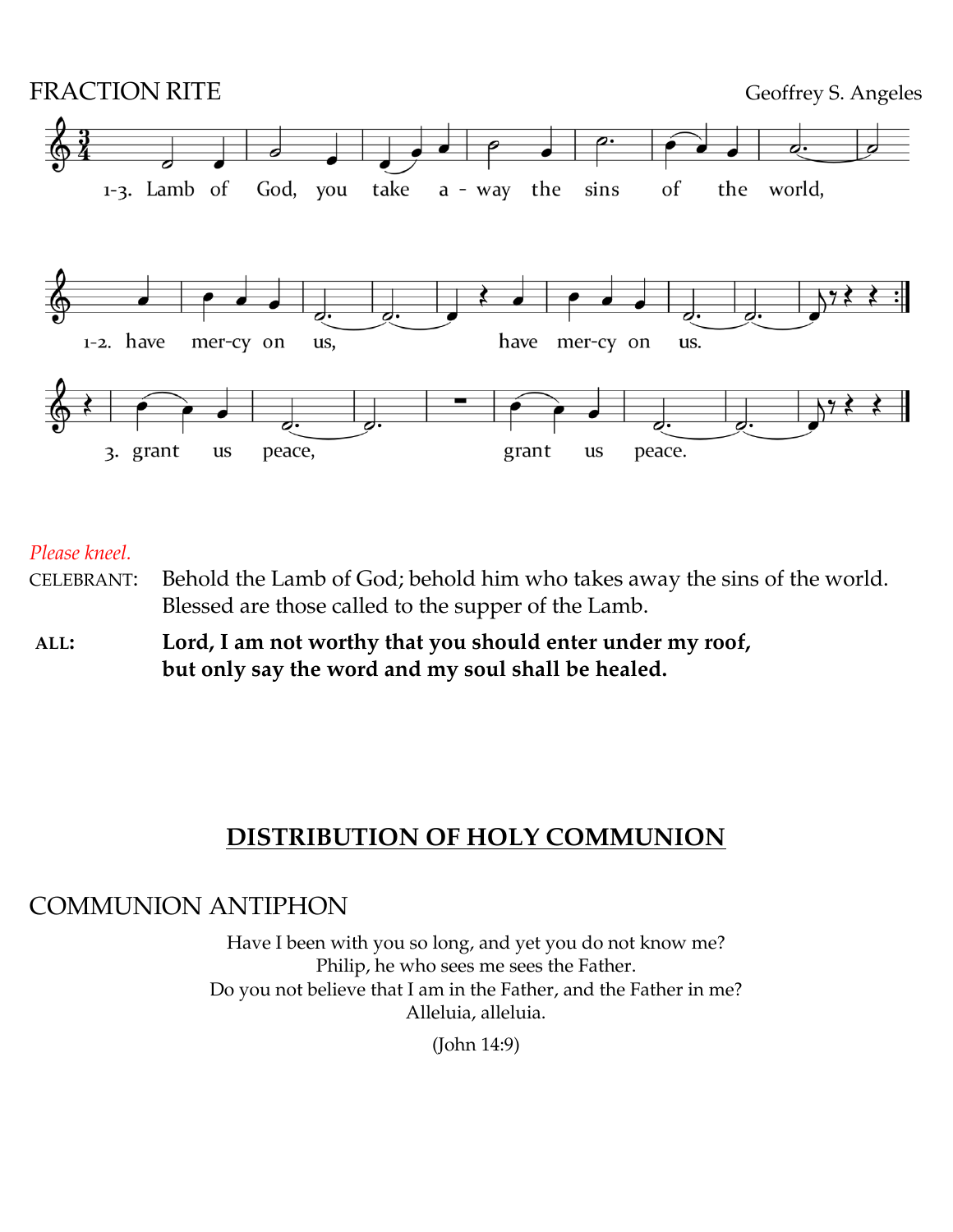## ACT OF SPIRITUAL COMMUNION

My Jesus, I believe that You are present in the Most Holy Sacrament. I love You above all things, and I desire to receive You into my soul. Since I cannot at this moment receive You sacramentally, come at least spiritually into my heart. I embrace You as if You were already there and unite myself wholly to You. Never permit me to be separated from You.

Amen.

*Please stand.* PRAYER AFTER COMMUNION **ALL RESPOND: Amen.**

### SOLEMN BLESSING

**ALL RESPOND: Amen.**

DISMISSAL

DEACON OR CELEBRANT: Go in the peace of Christ. **ALL RESPOND: Thanks be to God.**

HYMN The Church's One Foundation

| The Church's one foundation        | 2. Elect from every nation      |
|------------------------------------|---------------------------------|
| Is Jesus Christ her Lord;          | Yet one o'er all the earth,     |
| She is the new creation            | Her charter of salvation        |
| By water and the word:             | One Lord, one faith, one birth; |
| From heaven he came and sought her | One holy name she blesses,      |
| To be his holy bride;              | Partakes one holy food,         |
| With his own blood he bought her,  | And to one hope she presses     |
| And for her life he died.          | With every grace endued.        |

ORGAN VOLUNTARY "*Prière à Notre-Dame*" Léon Boëllmann

from *Suite Gothique*, Op. 20 (1862-1897)